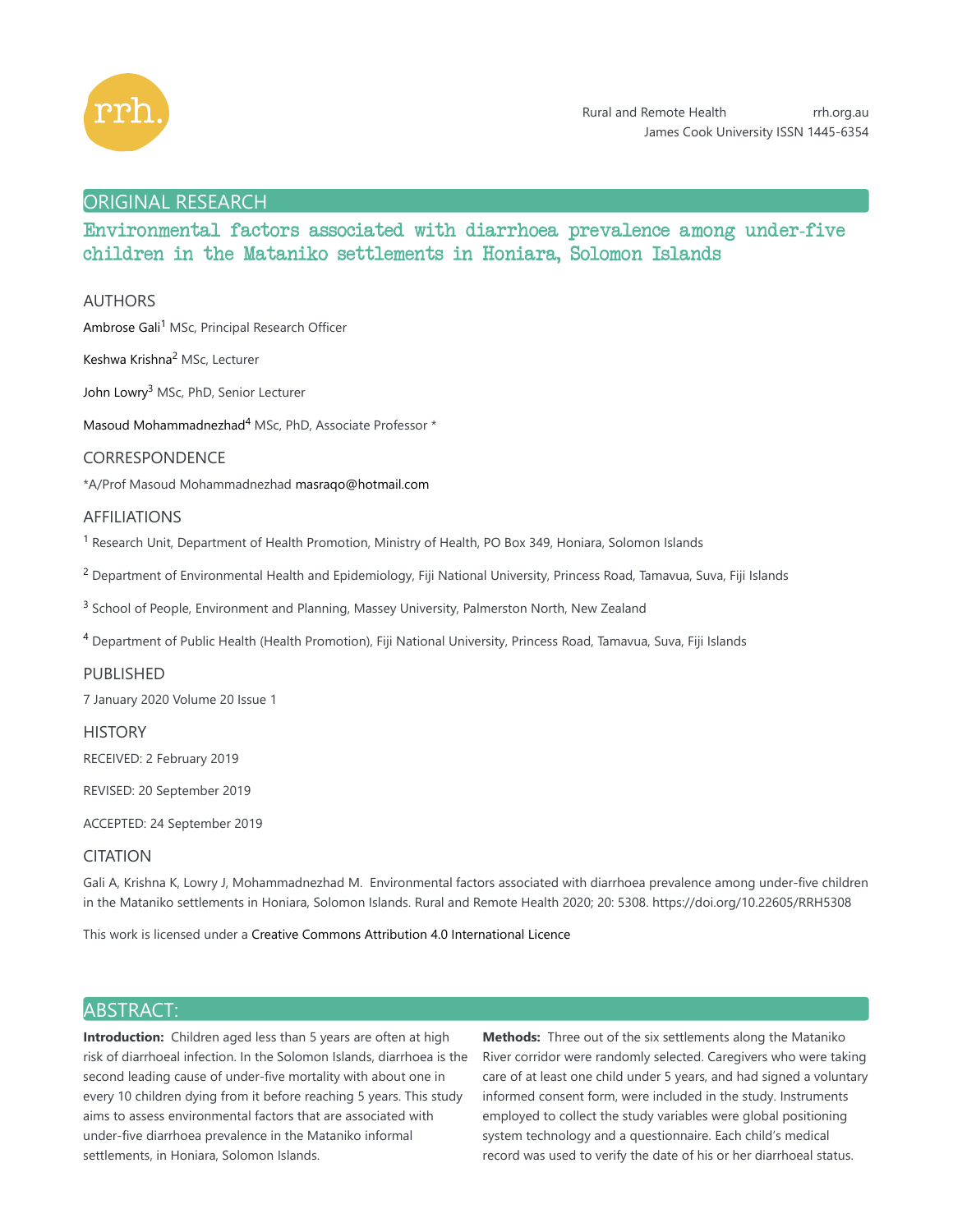The data were entered and analysed using SPSS (v23). Binary logistic regression was used to measure the strength of association between under-five diarrhoea and the independent variables. A *p*-value of <0.05 was considered as statistically significant (*p*<0.05). **Results:** A total of 205 caregivers with at least one child under 5 years participated in the study. Approximately half (45.9%) of the participants reported that their children (<5 years) had suffered with at least one episode of diarrhoea within the 2 weeks prior to the survey. Of the participants, 73.2% did not own a toilet facility and 61.0% of households were built on low-altitude areas (≤19 m Keywords:

above sea level), and above half (70.6%) were built near ( $\leq$ 125 m) the river. The presence of stagnant wastewater, flies, solid waste and water-filled containers near households, plus the distance of under-five households from the river, were found to be directly associated with under-five diarrhoea in the Mataniko informal settlements (p<0.05).

**Conclusion:** Awareness and advocacy programs on environmental hygiene, food hygiene and potential health risks about the river should be ongoing at the community level.

diarrhoea, environmental factors, Solomon Islands under-five children.

# FULL ARTICLE:

### **Introduction**

Based on recent global estimates, one in every 9 children aged less than 5 years dies as a result of a form of diarrhoea<sup>1</sup>; and the annual under-five prevalence rate is about 42%<sup>2</sup>. Within developing regions, the burden of diarrhoea is more tragic among children (<5 years) in urban informal settlements<sup>3</sup>. In Kenyan urban informal settlements, about 100 children die every day from diarrhoea<sup>4</sup>. Reports elsewhere reveal that children from poor resource settings often have inadequate access to improved water, sanitation and hygiene (WASH) facilities<sup>2,4</sup>, and are therefore extremely vulnerable to poor hygiene practices and disease transmission<sup>5,6</sup>. As a result, children from these settings account for the highest child morbidity and mortality rates worldwide<sup>7-9</sup>. For instance, studies showed that in the Korogocho urban informal settlement of Nairobi, the 2 weeks' prevalence rate was 35.6%<sup>4</sup>, in Burundi it was 32.6%<sup>10</sup>, whereas in Papua New Guinean urban informal settlements, in the south-west Pacific region, the prevalence rate was 24.0%<sup>11</sup>.

In the Solomon Islands, diarrhoea is the second leading cause of under-five mortality<sup>12,13</sup>; with about one in every 10 children dying from it before reaching 5 years<sup>14</sup>. In 2005, the country recorded the highest number of under-five diarrhoeal cases among the nine Pacific Islands countries with available data<sup>15,16</sup>.

Other studies have revealed that drinking untreated water<sup>4,17,18</sup>, poor sanitary facilities, the presence of stagnant wastewater<sup>6,11</sup>, observed flies and scattered solid waste near households<sup>4,6</sup>, plus the low altitude and near distance of under-five households to exposed areas such as garbage dumpsites<sup>6,11,19</sup> were associated with under-five diarrhoea.

Globally, nearly 2 billion people are currently without suitable water and sanitation facilities<sup>3</sup>. In addition, many urban informal settlements are built without municipal approval and are often built in ill-suited locations that predispose residents to diarrhoeal disease transmission<sup>11,20</sup>. In Pacific Island countries, urban areas such as Nuku'alofa, Suva and Lautoka have informal settlements that are located on former mangrove swamps, leaving people vulnerable to storm flooding, waterborne diseases and sanitation problems. In Port Moresby, Madang and Honiara, informal settlements are located on town garbage dump sites, steep slopes,

near rivers and coastal areas<sup>7,21,22</sup>. With relatively low monthly earning and high family size, dwellers of urban informal settlements often face numerous challenges associated with living in poor environmental conditions<sup>2,4,6,8,10,23,24</sup>.

Children under 5 years are often at high risk of diarrhoeal infection<sup>1,16,23-25</sup>. This is because, within this age group, or at least after age 6 months, children start to be weaned from breast milk and its disease-protective properties. Crawling and walking commences within this age group and the risk of picking up contaminated materials is often high<sup>4</sup>. Further, 3-4 years is the school enrolment age, whereby children start to be exposed to the wider environment. This suggests that under-five children should be given optimal care<sup>11,26</sup>.

Efforts to combat diarrhoea infection and to improve child health worldwide include the inclusion of rotavirus vaccines as one of the necessary components of the WHO and UNICEF Integrated Global Action Plan for the Prevention and Control of Pneumonia and Diarrhoea among member countries<sup>27</sup>. WHO and UNICEF have developed hand hygiene guidelines as for health educators worldwide<sup>28</sup>. The importance of children's health and the ability to survive childhood are also incorporated into the United Nations Millennium Development Goals and Sustainable Development Goals<sup>29,30</sup>, which are global health indicators for all nations.

In the Solomon Islands, the National Health Strategic Plan 2016–2020 has prioritised the health of children, especially children from disadvantaged communities<sup>31</sup>. This is necessary to make schools and communities, and households, important settings in which to protect and promote the health of children<sup>32</sup>. The WASH accessibility approach is important to reduce the gap between WASH facility accessibility among urban rich and poor residents<sup>3</sup>, and further reduce the rate of open defecators<sup>6</sup>. Community health education among caregivers is important in order to increase knowledge about the causes, effects, mode of transmission and prevention of under-five diarrhoea<sup>33</sup>. It is reported that about one-third of under-five diarrhoeal deaths in developing countries are due to consumption of contaminated water<sup>34</sup>. However, through preventative efforts, 30–40% of yearly mortality cases worldwide could be avoided<sup>33,34</sup>.

To reduce the tremendous burden of diarrhoea among children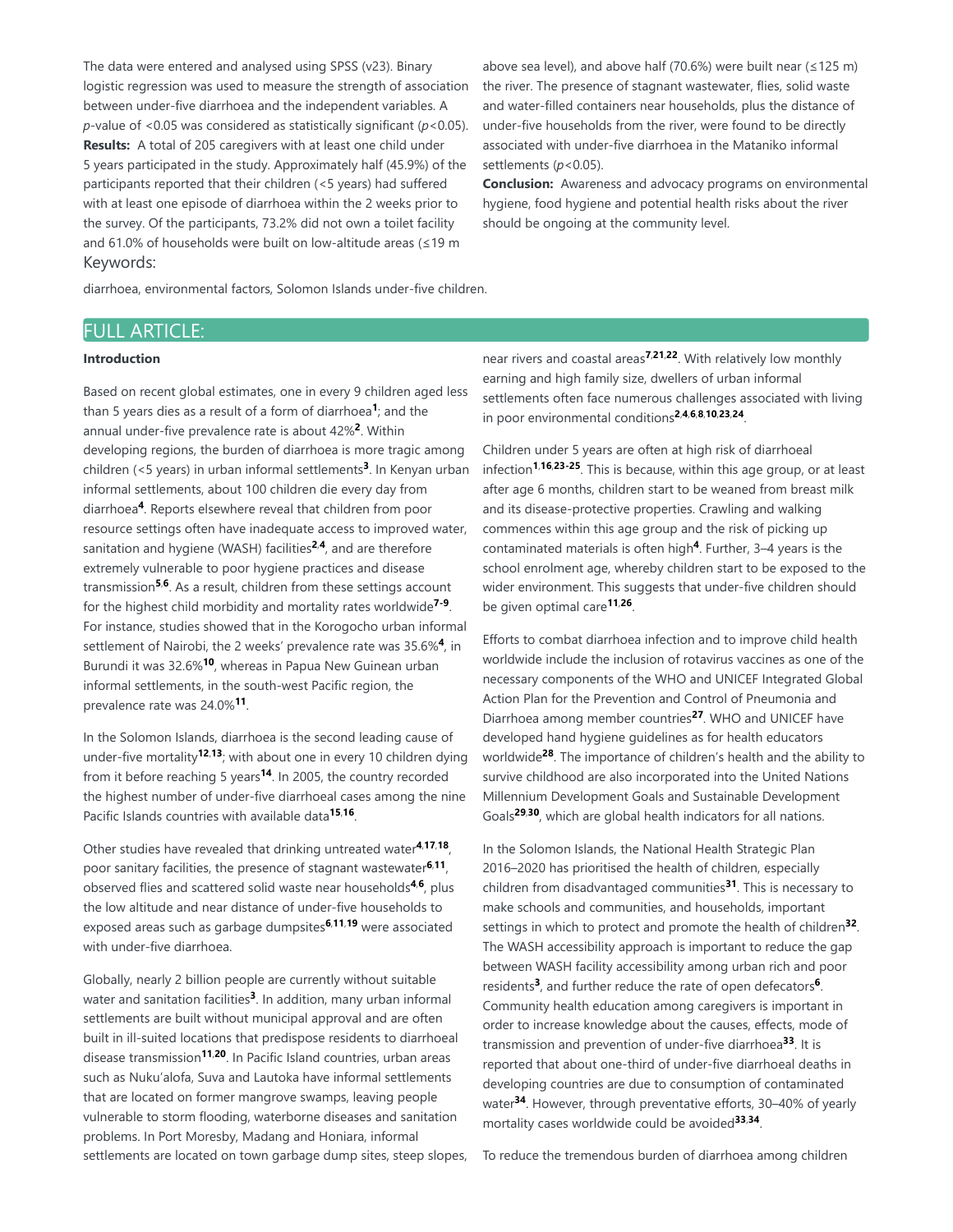under 5 years in Honiara, Solomon Islands, it is important to identify the associated risk factors in order to design effective intervention strategies to prevent diarrhoea and to promote diarrhoea awareness among caregivers. This is the first documented study that aims to identify risk factors in the Solomons; no previous baseline studies have been conducted in the Solomon Islands. The aim of this study was to assess the environmental factors associated with under-five diarrhoeal prevalence in the Mataniko informal settlements, Honiara, Solomon Islands.

#### **Methods**

#### *Study design and setting*

A community-based cross-sectional study was conducted at Mamana Wata, Lord Howe and Koa Hill settlements, situated along the Mataniko River corridor, in Honiara, Solomon Islands, from June to July 2016. Honiara is the capital city of Solomon Islands, with an estimated population of 64 609 people, as of the 2009 census<sup>7,22</sup>. Three out of the six settlements along the Mataniko River corridor were randomly selected (Figs1,2).



**Figure 1: Map of Mamana Wata (left) and Lord Howe settlement (right) showing the surveyed under-five households.**



**Figure 2: Map of East Koa Hill settlement showing the surveyed under-five households.**

#### *Sampling and sample*

The potential households in the three settlements were selected on the basis of having at least one child under 5 years. The source population, therefore, were caregivers who were responsible for taking care of children every day. In this study, some households had more than one caregiver and some caregivers had more than one child (<5 years). In the analysis, a caregiver with more than one child was treated the same way as a caregiver with only one child. However, in a situation where a caregiver had two or more children (<5 years) and only one experienced diarrhoea, only the case child was considered in the analysis.

#### *Data collection tool and procedure*

Instruments employed to collect the study variables were global positioning system (GPS) technology and a questionnaire. A pilot testing exercise was carried out to validate the data collection

tools prior to the actual survey.

The outcome variable was collected based on a 2-week recall of diarrhoea episodes, and cases were verified using each child's medical record. A 2-week recall period was used because it is reasonable for memory and limits recall bias<sup>35</sup>. To avoid doublecounting, each surveyed household was geo-referenced (assigned *x* and *y* coordinates) using GPS. The definition of diarrhoea was translated into a commonly spoken dialect known as Pidgin English, in a way that maintained the original meaning of diarrhoea.

A voluntary informed consent form was issued to each child's caregiver. Data were collected by two research assistants and a callback visit was made for caregivers who were not available at the time of the first household visit, including those caregivers whose children (<5 years) had diarrhoea and were unable to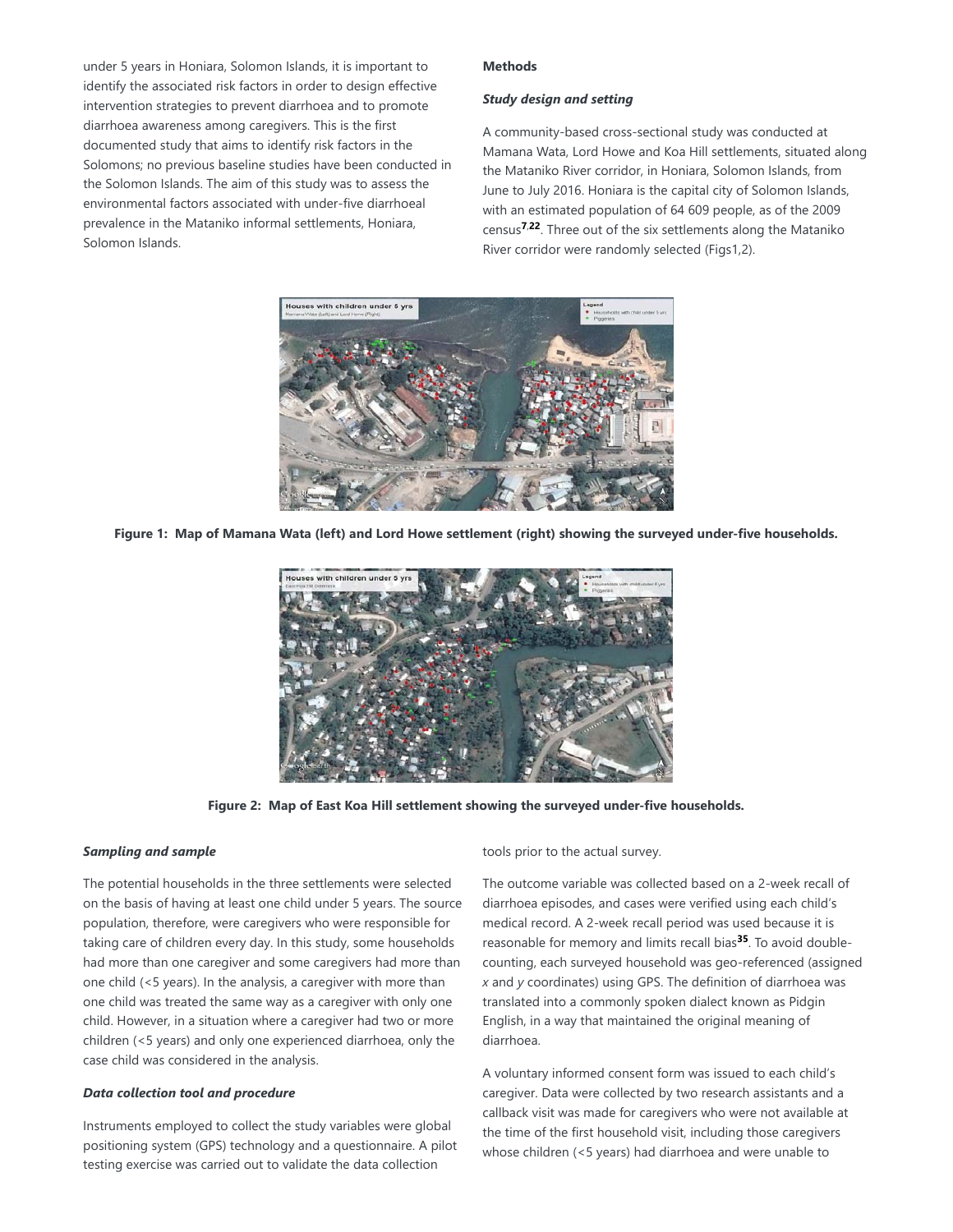participate in the first visit.

#### *Data analysis*

Data were entered and analysed using the Statistical Package for the Social Sciences v23 (IBM; http://www.spss.com). In the univariate analyses, categorical variables were displayed as counts and percentages, and continuous variables were expressed as mean±standard deviation. Binary logistic regression was used to measure the strength of association between under-five diarrhoea and the independent variables by calculating the odd ratios (OR) and 95% confidence intervals (CIs). A *p*-value less than 0.05 was considered as statistically significant (*p*<0.05).

#### *Ethics approval*

This study was approved by the responsible Research and Ethics Committee of the Fiji National University and the Solomon Islands Ministry of Health and Medical Services.

#### **Results**

A total of 205 caregivers with at least one child under 5 years participated in the study. This was all households in the study area that had a child under 5 years, so the response rate was 100%. As Table 1 shows, the mean ages of caregivers and the under-five children were 30.7 ( $\pm$ 8.2 SD) years and 2.6 ( $\pm$ 1.5 SD) years, respectively. Among 205 caregivers, 94 had reported that their children (<5 years) had suffered with at least one episode of diarrhoea within the 2 weeks prior to the survey. This gives a prevalence rate of 45.9% (Table 1).

#### **Table 1: Under-five diarrhoea occurrence within 2 weeks prior to the survey**

| Variables                              | Response | Frequency $(N=205)$ $(\%)$ |  |
|----------------------------------------|----------|----------------------------|--|
| Diarrhoea occurrence<br>within 2 weeks | Yes      | 94(45.9)                   |  |
|                                        | No       | 111(541)                   |  |

#### *Environmental characteristics of households*

Table 2 demonstrates that 56.6% of the participants did not have access to safe water and 73.2% of them did not own a toilet facility. The study also showed that there were stagnant

wastewater (7.3%), flies (48.3%), scattered solid waste (71.2%) and water-filled containers (34.1%) near some under-five households. Of all under-five households, many (61.0%) were built on low altitude areas (≤19 m above sea level); and nearly three-quarters (70.6%) were built near ( $\leq$ 125 m) the river.

| Variable                                              | Category  | Frequency $(N=205)$ (%) |  |
|-------------------------------------------------------|-----------|-------------------------|--|
| Sources of water                                      | Unsafe    | 116 (56.6)              |  |
|                                                       | Safe      | 89 (43.4)               |  |
| Owned toilet facility                                 | Yes       | 55(26.8)                |  |
|                                                       | <b>No</b> | 150 (73.2)              |  |
| Assess to any toilet facility                         | Yes       | 99(48.3)                |  |
|                                                       | <b>No</b> | 106(51.7)               |  |
| Quality of toilet facility* (N=99)                    | Poor      | 77 (77.8)               |  |
|                                                       | Good      | 22(22.2)                |  |
| Toilet facility daily use* (N=99)                     | Low       | 1(1.0)                  |  |
|                                                       | High      | 98 (99.0)               |  |
| Observed stagnant wastewater                          | Yes       | 15(7.3)                 |  |
|                                                       | <b>No</b> | 190 (92.7)              |  |
| Observed flies near                                   | Yes       | 96(48.3)                |  |
|                                                       | <b>No</b> | 109(51.7)               |  |
| Observed scattered solid waste                        | Yes       | 146 (71.2)              |  |
|                                                       | <b>No</b> | 59(28.8)                |  |
| Observed water-filled containers                      | Yes       | 70 (34.1)               |  |
|                                                       | <b>No</b> | 135 (65.9)              |  |
| Altitude of under 5 households (N=136)                | Low       | 83 (61.0)               |  |
|                                                       | High      | 53(39.0)                |  |
| Distance of under 5 households to the river $(N=136)$ | Near      | 96 (70.6)               |  |
|                                                       | Far       | 40(29.4)                |  |

### **Table 2: Environmental characteristics of households**

+ Near=<125 m; far=>125 m.

## *Association between environmental factors and under-five diarrhoea*

The presence of stagnant wastewater, flies, solid waste and waterfilled containers near households, and the distance of under-five

households to the river, were found to be significantly associated with under-five diarrhoea in Mataniko informal settlements (*p*<0.05). These results are summarised in Table 3.

Key findings revealed that the chance of having diarrhoea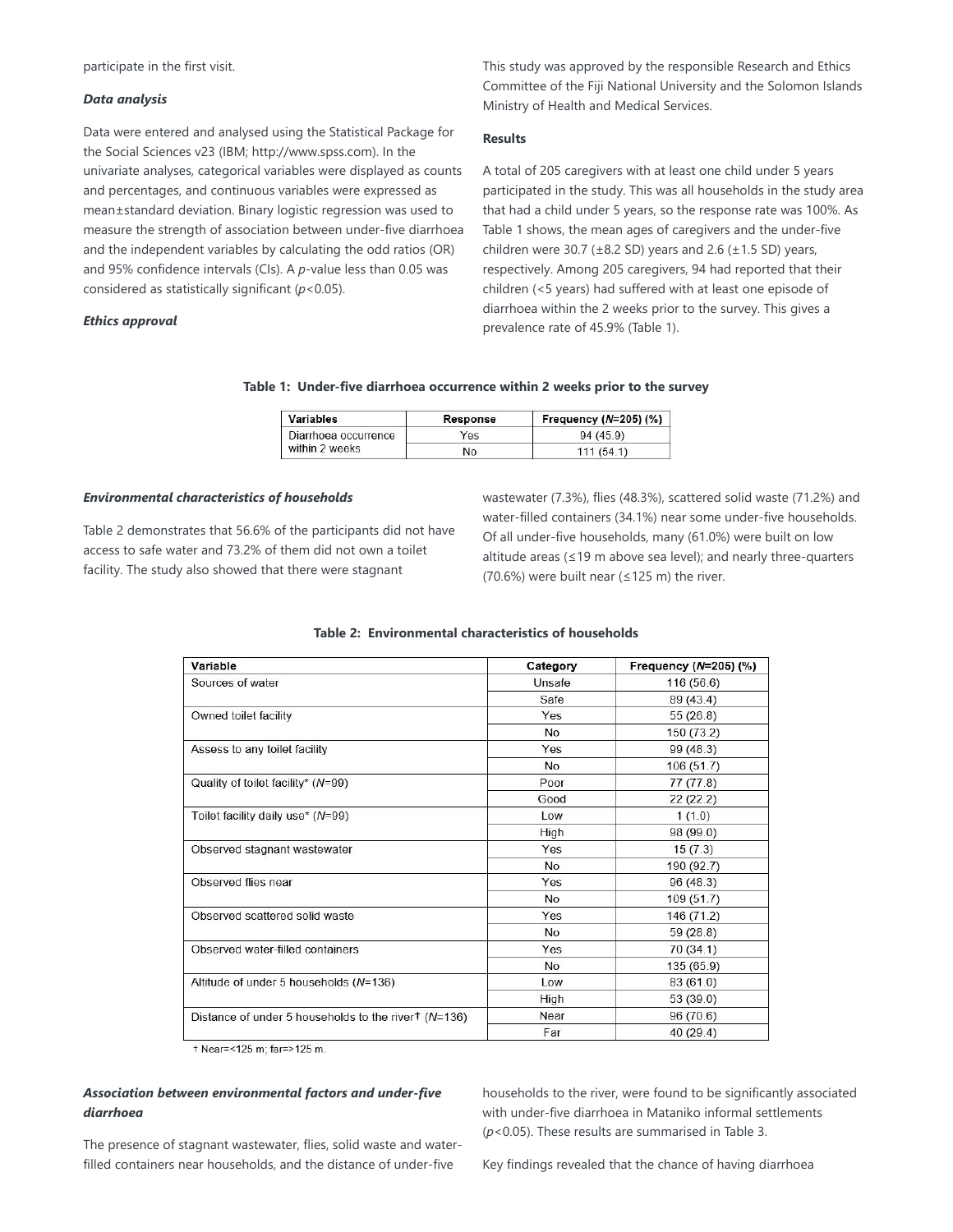increased by 3.6 times (OR=3.55, 95%CI: 1.09, 11.53) among children from households with observed stagnant wastewater, 1.9 times (OR=1.89, 95%CI: 1.08, 3.29) among children from households with observed flies and 2.0 times (OR=2.00, 95%CI: 1.07, 3.76) among children from households with observed solid waste, compared to their respective counterparts. In addition, children from households situated far (>125 m) from the river were 2.6 times less likely to have diarrhoea.

Although access to safe water and sanitation facilities were not associated with under-five diarrhoea, results revealed that the likelihood of having diarrhoea increased by 47% and 66% respectively, among children whose caregivers did not have access to safe water sources and toilet facilities.

| Variables/Category                 | Diarrhoeal disease |           | <b>Bivariate</b>   | p-value |
|------------------------------------|--------------------|-----------|--------------------|---------|
|                                    | Yes $(%)$          | No(%)     | OR (95% CI)        |         |
| Water source quality               |                    |           |                    | 0.174   |
| Unsafe                             | 58 (50.0)          | 58 (50.0) | 1.47(0.84, 2.57)   |         |
| Safe <sup>+</sup>                  | 36 (59.6)          | 53(40.4)  | 1.0                |         |
| Assess to any toilet facility      |                    |           |                    | 0.074   |
| Yes <sup>t</sup>                   | 39(39.4)           | 60(60.6)  | 1.0                |         |
| No                                 | 55 (51.9)          | 51(48.1)  | 1.66 (0.95, 2.89)  |         |
| Quality of toilet facility         |                    |           |                    | 0.076   |
| Poor facility                      | 34(44.2)           | 43 (55.8) | 2.69(0.90, 8.03)   |         |
| Good facility <sup>+</sup>         | 5(22.7)            | 17(77.3)  | 1 <sub>0</sub>     |         |
| Presence of stagnant (waste) water |                    |           |                    | 0.036   |
| Yes                                | 11(73.3)           | 4(26.7)   | 3.55 (1.09, 11.53) |         |
| No <sup>t</sup>                    | 83(43.7)           | 107(56.3) | 1.0                |         |
| Presence of flies                  |                    |           |                    | 0.026   |
| Yes                                | 52(54.2)           | 44 (45.8) | 1.89 (1.08, 3.29)  |         |
| No <sup>t</sup>                    | 42(38.5)           | 67(61.5)  | 1.0                |         |
| Presence of solid waste            |                    |           |                    | 0.030   |
| Yes                                | 74 (50.7)          | 72 (49.3) | 2.00 (1.07, 3.76)  |         |
| Not                                | 20(33.9)           | 39(66.1)  | 10                 |         |
| Presence of water-filled container |                    |           |                    | 0.008   |
| Yes                                | 23(32.9)           | 47(67.1)  | 0.44(0.24, 0.81)   |         |
| No <sup>t</sup>                    | 71(52.6)           | 64 (47.4) | 1.0                |         |
| Altitude of under 5 households     |                    |           |                    | 0.192   |
| Low                                | 39(47.0)           | 44 (53.0) | 0.63(0.31, 1.26)   |         |
| High <sup>+</sup>                  | 31(58.5)           | 22(41.5)  | 1.0                |         |
| Distance of under 5 households     |                    |           |                    | 0.014   |
| Near                               | 56 (58.3)          | 40(41.7)  | 2.60(1.21, 5.60)   |         |
| Far <sup>†</sup>                   | 14(35.0)           | 26(65.0)  | 10                 |         |

#### **Table 3: Environmental characteristics of caregivers**

CI, confidence interval (statistically significant at p<0.05); OR, Odds ratio. † Reference group Source: Researcher

#### **Discussion**

This study has identified the prevalence of diarrhoea among children (<5 years) in Mataniko informal settlements and some of the related environmental factors. This is the first documented prevalence study of under-five diarrhoea in Honiara, Solomon Islands. The 2-weeks' diarrhoeal prevalence rate (45.9%) was higher than the national prevalence rate (9.4%) cited in the Solomon Islands Demographic and Health Survey<sup>16</sup>, and studies conducted in other developing regions in Africa, including in Nairobi (35.6%)<sup>4</sup>, Burundi (32.6%)<sup>10</sup>, Southern Ethiopia (11.0%)<sup>24</sup>, and Papua New Guinean urban informal settlements (24.0%)<sup>11</sup>. The high prevalence rate (45.9%) in the context of the Mataniko informal settlements was mainly due to the fact that caregivers and children (<5 years) were frequently exposed to the contaminated Mataniko River. The river has been used by business houses and informal settlers situated along the Mataniko River corridor to dispose their solid and liquid waste, including human waste. The high prevalence rate was also due to the high proportion of younger children (≤2 years) in the study who are at high risk of diarrhoeal infection. Further, about half (49.3%) of participants were younger caregivers (≤29 years), who often have

little experienced in child care<sup>36</sup>. The scope of study also influenced the results because it covered only a subset of the urban informal settlements. Nonetheless, such an alarming rate indicates an urgent need for public health prevention intervention.

In this study, results revealed that poor access to a safe water source was not significantly associated with under-five diarrhoea ( $p$  > 0.05). This is in agreement with one other study<sup>4</sup>. In this study, this non-significant relationship could be influenced by the fact that some households without access to a safe water source had the practice of boiling their drinking water. Boiling drinking water can kill germs and prevent under-five diarrhoea<sup>4,10</sup>. It could be also influenced by the fact that younger infants ( $\leq$ 6 months) in the analysis were breast fed at the time of study and were thus unlikely to drink water. Nevertheless, since the majority (61.7%) of cases were reported by caregivers from households without access to a safe water source, the study supports the broad conclusion that children coming from households obtaining their water from protected sources were less likely to have diarrhoea<sup>2,4,18</sup>.

Other studies have revealed that poor access to improved toilet facilities is significantly associated with under-five diarrhoea<sup>4</sup>. In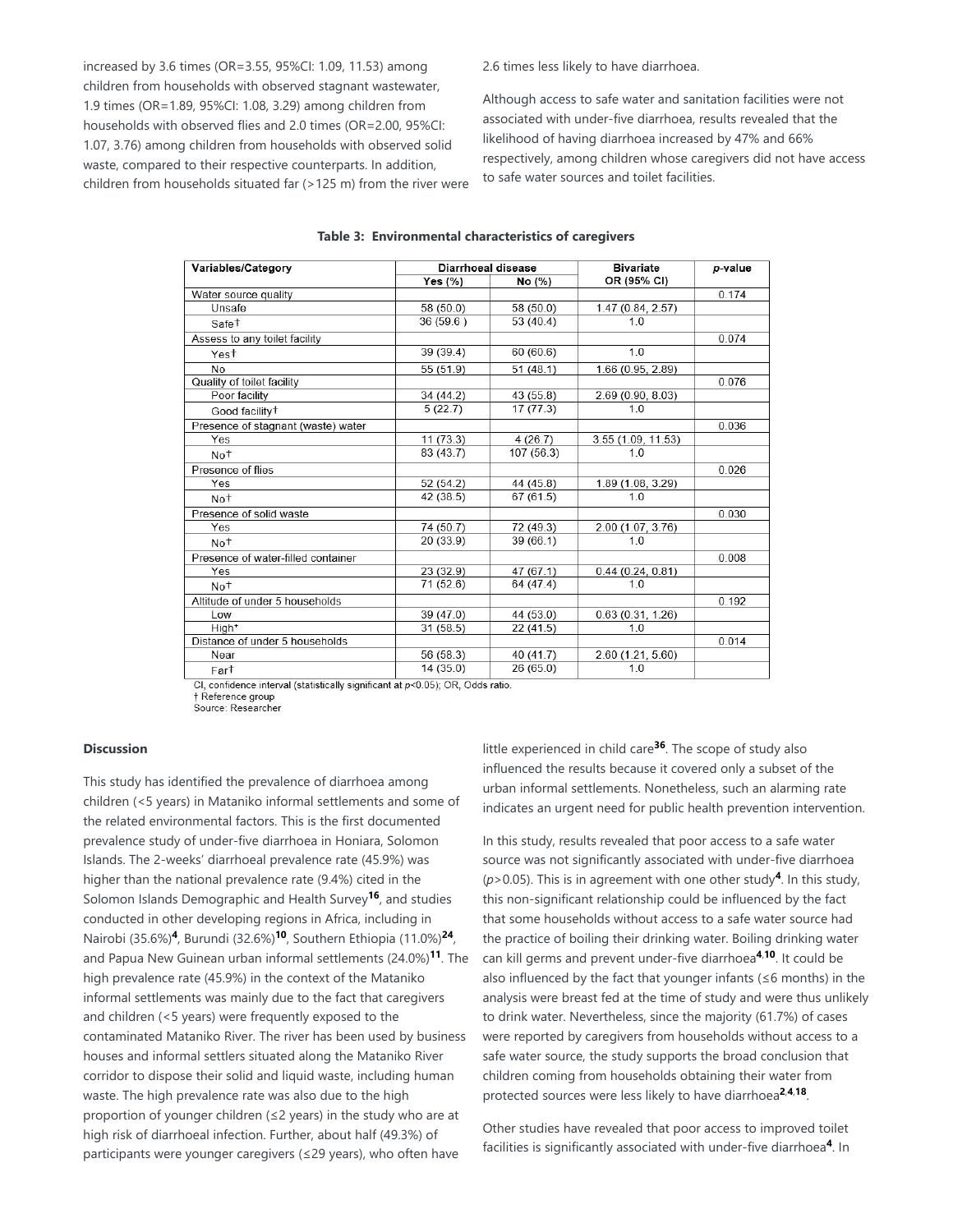this study, the statistical significance of access to a toilet facility was *p*=0.074, which was slightly above the cut off (alpha) of *p*<0.05. This suggests that although not meeting statistical significance, access to good toilet facilities appears to be a factor influencing diarrhoeal infection. A majority of toilet facilities were not regularly cleaned (57.6%) and most (81.8%) were classified as poor toilet facilities, which were characterised by poor running water systems, overflowed sewage during heavy rain and often a bad smell. The fact that only a few families (22.2%) had access to good toilet facilities indicates that children from households with access to poor toilet facilities were also at risk for diarrhoeal infection because of the poor status of their toilets. As mentioned earlier, the majority of under-five children in this study were aged ≤2 years (58.5%), and thus were incapable of using the toilets by themselves. This suggests that they were more likely to be infected with diarrhoeal pathogens from within and around the household environment, and also through poor hand hygiene by their caregivers after using the toilets or changing diapers. This emphasises that access to cheap and good quality toilet facilities is necessary to ensure appropriate disposal of human waste<sup>4</sup>. It should be noted that in this study the likelihood of having diarrhoea was about 2.7 times higher (OR=2.69, 95%CI: 0.90, 8.03) among children whose caregivers did not have access to good toilet facilities. Other studies have revealed that children from households using modern toilet facilities were more than 60% less likely to experience diarrhoea<sup>6</sup>.

As in other studies, this study observed that stagnant wastewater, flies, solid waste and presence of water-filled containers near under-five households were associated with under-five diarrhoea (*p*<0.05). Regarding the presence of stagnant wastewater, these results are consistent with a study by Uwizeye et al, which revealed that stagnant wastewater near households, due to poor drainage systems, was associated with diarrhoeal prevalence<sup>6</sup>. This study showed that the likelihood of having diarrhoea was increased by a factor of 3.6 among children (<5 years) from households with observed stagnant wastewater.

In this study, many of the diarrhoea cases were reported by caregivers with the presence of flies (55.3%) and scattered solid waste (78.7%) near their households. These findings were statistically significant (*p*<0.05), and are consistent with other studies<sup>11,36</sup> where flies observed in close proximity to households due to uncollected garbage, as well as scattered faecal waste on footpaths and near households, were associated with under-five diarrhoea prevalence<sup>4,4</sup>. This indicates that children (<5 years) were also infected with diarrhoeal pathogens from their surrounding household environment, where they often played. This suggests that government bins should not be placed too near households, as children potentially have contact with them.

Results further revealed higher reported diarrhoeal cases from under-five households located in low altitude areas (55.7%) compared to those located in high altitude areas (44.3%). However, such differences were not statistically significant (*p*<0.05). This may be due to the physical landscape of the settlements. For instance, Mamana Wata and Lord Howe settlements are located on lowlying coastal areas, whereas Koa Hill is located further inland near a hillside. It is also possible that it was due to small sample size.

These findings are not consistent with other studies that have found that altitude of households was significantly associated with disease occurrence<sup>6,19</sup>. Diarrhoea prevalence among dwellers is often dependent on household location; specifically households built in high altitude areas were less likely to experience diarrhoea<sup>6</sup>. In another study to estimate leptospirosis seroprevalence in American Samoa, Lau et al also found that altitude and location of backyard piggeries were significantly associated with leptospirosis seroprevalence<sup>19</sup>.

Lastly, the results demonstrate that the distance of under-five households to the river was statistically associated with under-five diarrhoea (*p*<0.05). In addition, a majority (80.0%) of under-five households with reported cases within 2 weeks were near the river (≤125 m), in comparison to those far (>125 m) from the river (20.0%). This significant difference was not likely due to chance (*p*<0.05). The results (OR=2.60, 95%CI: 1.21, 5.60) illustrate that children from households located near the river were 2.6 times more likely to experience diarrhoea. Children from households near the river were highly exposed to river pollutants. Other related studies also support this finding and argued that household location, such as distance to exposed areas like garbage dump sites and poor drainage areas, are influential factors for diarrhoea prevalence<sup>6,11</sup>.

#### *Strengths and limitations*

This is the first ever prevalence study in Honiara informal settlements and there are no previous studies or data in Honiara for comparison. This study is important for a number of reasons. First, it has identified the burden of diarrhoea among children (<5 years) in Honiara informal settlements and environmental factors that are associated with under-five diarrhoeal transmission. Second, it compares and discusses the recorded diarrhoeal prevalence rate (45.9%) with studies carried out in similar settings elsewhere in developing countries. Third, the study findings may be useful for strengthening policies and activities of the Health Promotion Department, other public health agencies, and other sectors with similar interests in identifying, managing and addressing public health determinants. In addition, it has added useful performance information to guide planners and policy-makers of the Solomon Islands Ministry of Health to tailor their future approaches according to the identified exposures, since water and food-borne disease reduction are among the Solomon Islands Ministry of Health national indicators.

There are some limitations in this study that need to be considered. The study was conducted in three informal settlements along the Mataniko River corridor, in Honiara, and therefore did not represent the entire population of children (<5 years) in Honiara's informal settlements. There is also a limitation in the targeted age group (<5 years) since all age groups are at risk of diarrhoea.

The high prevalence rate among the Mataniko settlements may have been influenced by the time frame of data collection, which followed a national diarrhoea outbreak in Solomon Islands. The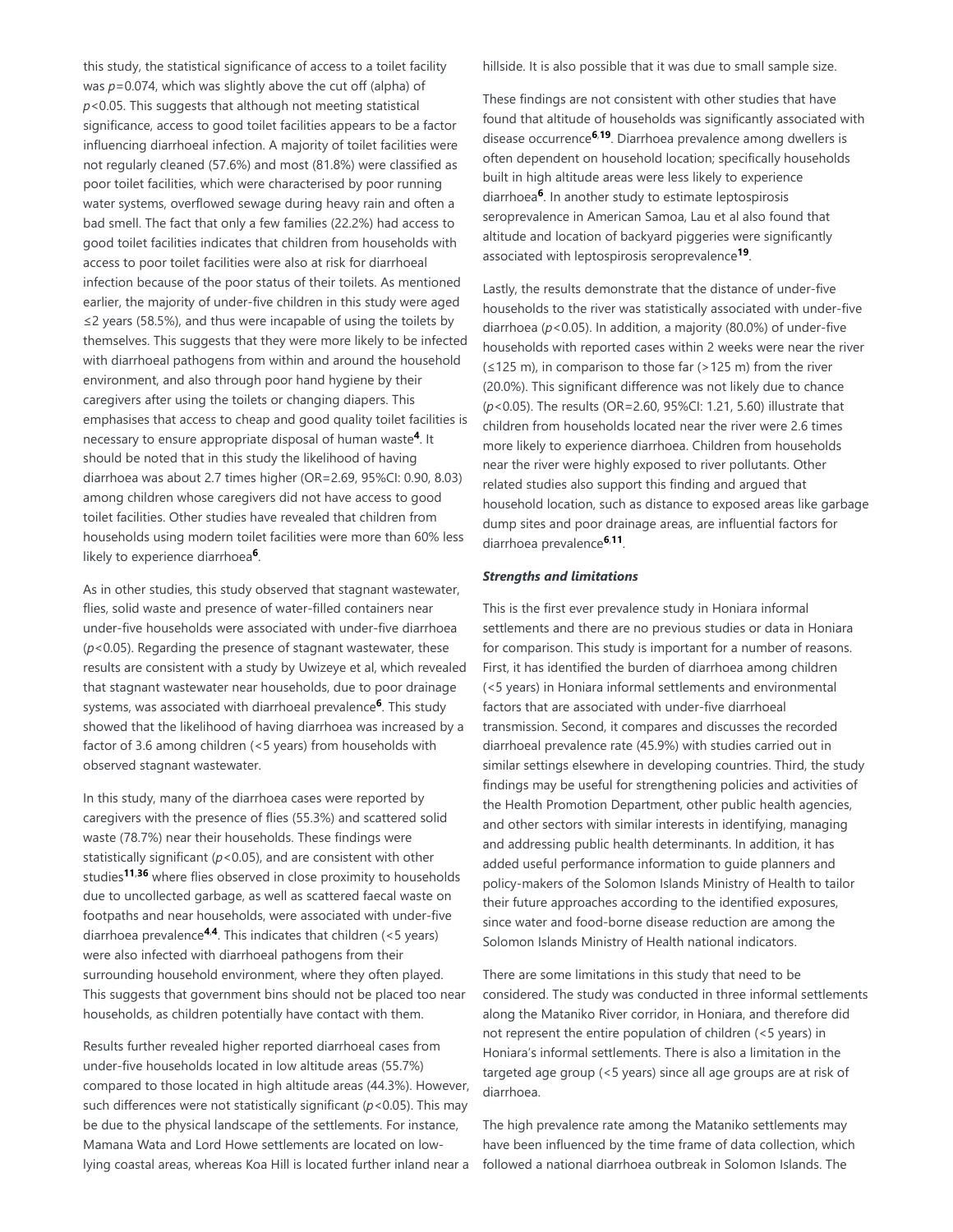initial week of field data collection (household interviews) was carried out at least 4 weeks after the national diarrhoeal outbreak finished. For confirmatory purposes, the study needs to be repeated at several time points to exclude the possibility that the results were influenced by the previous outbreak.

In addition, courtesy bias may have been introduced due to the methodology of the study, and information bias may have resulted from personal knowledge questions. The study focused on diarrhoea occurrence, and did not consider different types of diarrhoea such as acute, watery or bloody diarrhoea in the analysis. The chance of over-reporting diarrhoea cases is high, because some symptoms of other childhood illnesses, such as anaemia, can overlap. The study directly involved primary caregivers instead of under-five children who were at a speaking age. This means that some practices of children, including the number of watery stools per day, can be over-reported by caregivers. In this situation there were no children around to verify the responses concerning them. Although other WASH facilities, such as water source, were classified as safe sources, due to limited funds, no microbiological and chemical analyses were conducted to determine the true quality of drinking water sources.

### **Conclusion**

Diarrhoea is a major public health problem among children under 5 years in the Mataniko informal settlements, as indicated by a prevalence rate of 45.9%. Results showed that under-five diarrhoea is associated with the presence of stagnant wastewater, flies, solid waste and water-filled containers near households, plus the distance of under-five households from the river. To address these exposures, relevant programs and projects should be designed and implemented, especially in areas such as family planning, household economic empowerment and political commitment to a total WASH coverage initiative. Awareness and advocacy programs on environmental hygiene, food hygiene and potential health risks about the river should be ongoing at the community level.

#### **Acknowledgements**

We really appreciate the support rendered by the community leaders, key informants and research assistants (Philemon Tohunoni and Dudley Kunu). We thank the Solomon Islands Government as funder of this project and Mrs Sabiha Khan for her advisory input and encouragement. We also thank Professor Peter Crampton for valuable editing assistance.

# REFERENCES:

**1** World Health Organization. *Solomon Islands Health System Review: Health systems in transition.* **5(1).** Geneva, Switzerland: WHO Press, 2015.

**2** UNICEF, World Health Organization. *Diarrhoea: why children are still dying and what can be done.* Geneva, Switzerland: WHO Press, 2009.

**3** Curtis V, Cairncross S, Yonli R. Domestic hygiene and diarrhoeapinpointing the problem. *Tropical Medicine and International Health* 2000; **5(1):** 22-32.

**4** Muriithi DI. *Risk factors influencing diarrhoea occurrence among children under five years old in informal urban settlements: a case study of Korogocho, in Nairobi county, Kenya.* University of Nairobi, 2014. Available: http://erepository.uonbi.ac.ke/handle/11295 /76012?show=full (Accessed 10 October 2017).

**5** Tate JE, Sarkar R, Ajjampur SSR, Kattula D, John J, Ward HD et al. Burden of diarrhea, hospitalization and mortality due to Cryptosporidial infections in Indian children. *PLOS Neglected Tropical Diseases* 2014; **8(7):** 2.

**6** Uwizeye D, Sokoni CH, Kabiru CW. Prevalence and correlates for diarrhoea in the mountainous informal settlements of Huye town, Rwanda. *Springerplus* 2014; **3(1):** 745.

**7** United Nations Human Settlements Programme. *Solomon Islands: Honiara urban profile.* Nairobi: UN HABITAT, 2012.

**8** Kavan SP. *Informal sector in Port Moresby and Lae, Papua New Guinea: activities and Government response.* [Thesis]. University of Canberra, 2013. Available: http://www.canberra.edu.au /researchrepository/file/06ea5bc5-2c0f-6448-bfc5-1c3a9fc69227 /1/full\_text.pdf (Accessed 2 March 2016).

**9** Kiddle GL. *Informal settlers, perceived security of tenure and housing consolidation: case studies from urban Fiji.* Wellington: Victoria University of Wellington, 2011.

**10** Diouf K, Tabatabai P, Rudolph J, Marx M. Diarrhoea prevalence in children under five years of age in rural Burundi: an assessment of social and behavioural factors at the household level. *Global Health Action* 2014; **7(1):** 24895.

**11** World Bank. *Papua New Guinea: sanitation, water supply and hygiene in urban informal settlements.* Washington, DC: World Bank Group, 2014. Available: http://documents.worldbank.org /curated/en/318171468023353317/Papua-New-Guinea-Sanitationwater-supply-and-hygiene-in-urban-informal-settlements (Accessed 10 August 2017).

**12** McKay J. *Poverty housing in the developing nations of the Pacific Islands.* Bangkok: Habitat for Humanity International, 2009.

**13** Solomon Islands Ministry of Health & Medical Services. *Solomon Islands Ministry of Health Annual Report.* Honiara: Solomon Islands Government, 2009.

**14** Solomon Islands Ministry of Health & Medical Services. *Solomon Islands Ministry of Health Annual Report.* Honiara: Solomon Islands Government, 2010.

**15** Chiller T, Yan H, Tu'uau-Potoi N, O'Leary M, Garin B, Singh M et al. Foodborne disease surveillance in the Pacific: perspectives for the future. *Pacific Health Dialog* 2005; **12(2):** 127-133.

**16** Solomon Islands National Statistics Office. *Solomon Islands Demographic and Health Survey 2006–2007.* Available: http://www.statistics.gov.sb/statistics/demographic-statistics /demographic-and-health-surveys (Accessed 10 August 2017).

**17** UNICEF. *Children in Vanuatu: an atlas of social indicators.* Suva,